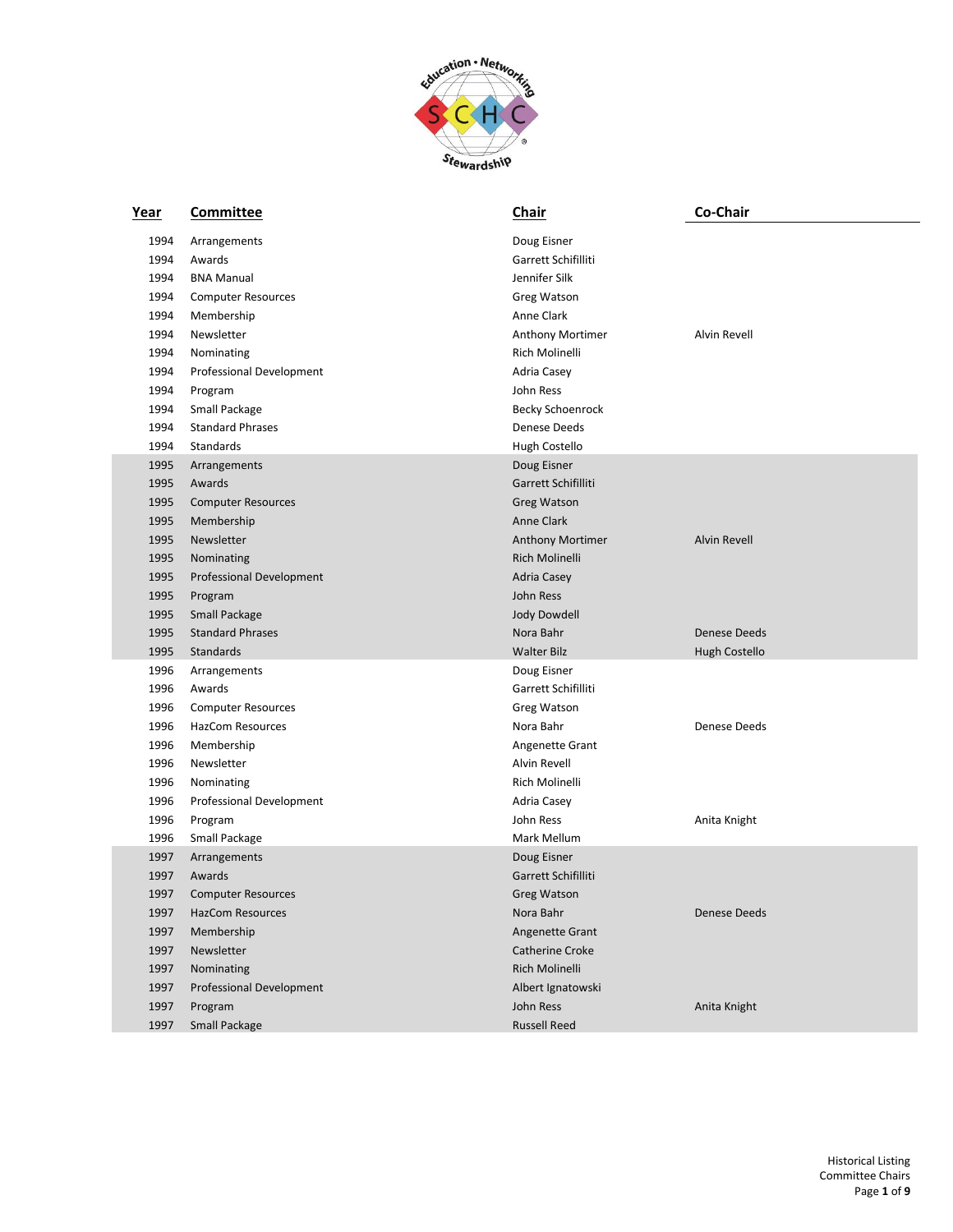

| <u>Year</u> | <b>Committee</b>          | <b>Chair</b>         | Co-Chair           |
|-------------|---------------------------|----------------------|--------------------|
| 1998        | Arrangements              | Doug Eisner          |                    |
| 1998        | Awards                    | Garrett Schifilliti  |                    |
| 1998        | <b>Computer Resources</b> | David Ritter         |                    |
| 1998        | HazCom Resources          | Denese Deeds         |                    |
| 1998        | Membership                | Angenette Grant      |                    |
| 1998        | Newsletter                | Linda Moquet         |                    |
| 1998        | Nominating                | <b>Russell Reed</b>  |                    |
| 1998        | Professional Development  | Albert Ignatowski    |                    |
| 1998        | Program                   | Anita Knight         | Ann Brockhaus      |
| 1998        | Small Package             | Donald Paulus        |                    |
| 1999        | Ad Hoc ANSI               | Don Lederer          |                    |
| 1999        | Arrangements              | Doug Eisner          |                    |
| 1999        | Awards                    | Garrett Schifilliti  |                    |
| 1999        | <b>Exhibit Show</b>       | Jeanne Zmich         |                    |
| 1999        | <b>HazCom Resources</b>   | <b>Denese Deeds</b>  | Kathleen O'Doherty |
| 1999        | Membership                | Angenette Grant      |                    |
| 1999        | Newsletter                | Linda Moquet         |                    |
| 1999        | Nominating                | <b>Russell Reed</b>  |                    |
| 1999        | Professional Development  | Albert Ignatowski    |                    |
| 1999        | Program                   | Ann Brockhaus        |                    |
| 1999        | Small Package             | <b>Donald Paulus</b> |                    |
| 1999        | Web                       | <b>Scott Amoroso</b> |                    |
| 2000        | Ad Hoc ANSI               | Don Lederer          |                    |
| 2000        | Arrangements              | Doug Eisner          |                    |
| 2000        | Awards                    | Garrett Schifilliti  |                    |
| 2000        | <b>Exhibit Show</b>       | Jeanne Zmich         |                    |
| 2000        | HazCom Resources          | <b>Charles Sokol</b> |                    |
| 2000        | Membership                | Angenette Grant      |                    |
| 2000        | Newsletter                | Linda Moquet         |                    |
| 2000        | Nominating                | <b>Russell Reed</b>  |                    |
| 2000        | Professional Development  | Albert Ignatowski    |                    |
| 2000        | Program                   | Ann Brockhaus        |                    |
| 2000        | Small Package             | Vanessa Arne         |                    |
| 2000        | Web                       | Scott Amoroso        |                    |
| 2001        | Arrangements              | Doug Eisner          |                    |
| 2001        | Awards                    | Margaret Samways     |                    |
| 2001        | <b>Exhibit Show</b>       | Jeanne Zmich         |                    |
| 2001        | <b>HazCom Resources</b>   | <b>Charles Sokol</b> |                    |
| 2001        | Membership                | Angenette Grant      |                    |
| 2001        | Newsletter                | Linda Moquet         |                    |
| 2001        | Nominating                | <b>Russell Reed</b>  |                    |
| 2001        | Professional Development  | Thomas Calzavara     |                    |
| 2001        | Program                   | Ann Brockhaus        |                    |
| 2001        | Small Package             | <b>Donald Paulus</b> |                    |
| 2001        | Web                       | Scott Amoroso        |                    |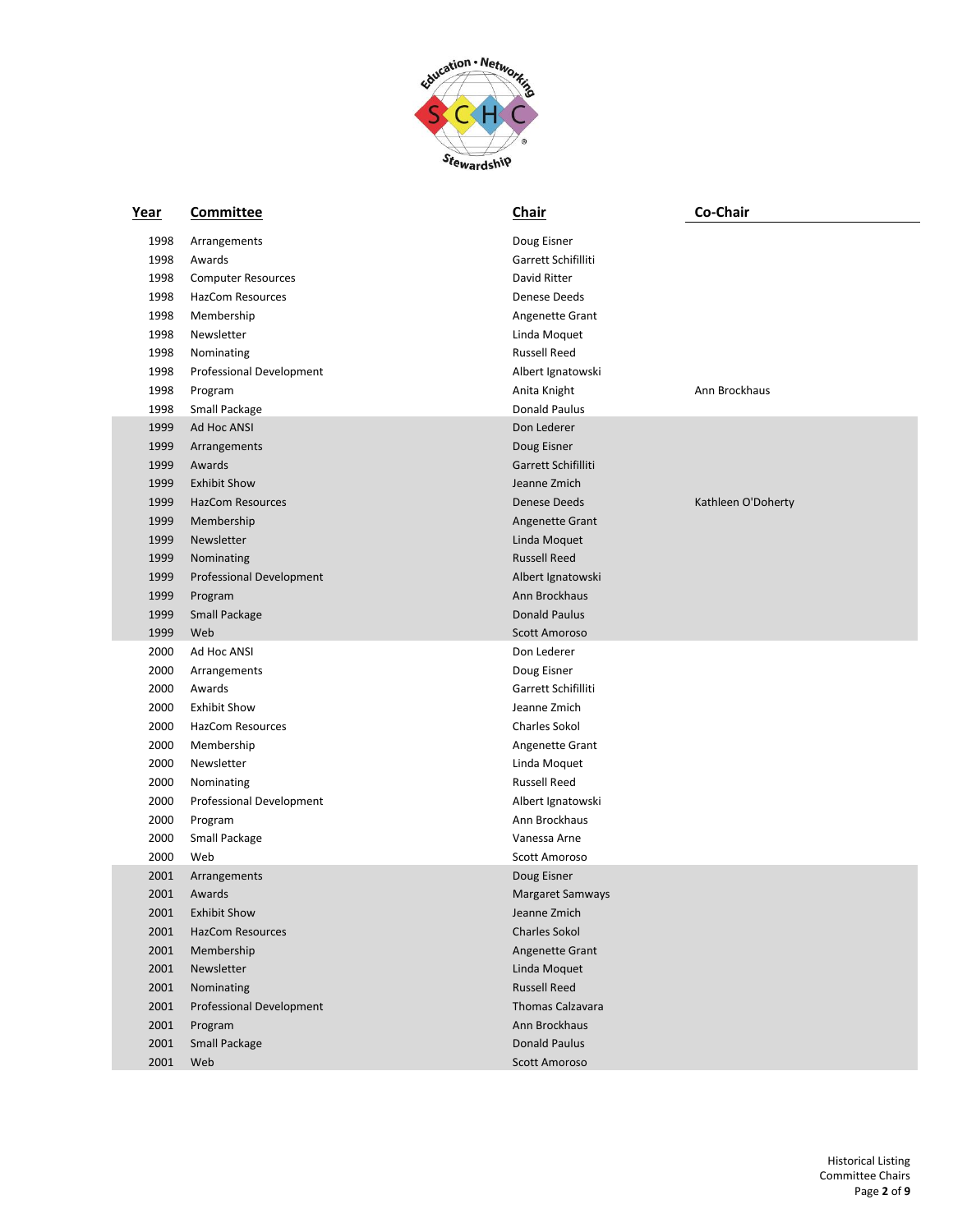

| Year | Committee                 | Chair                    | Co-Chair            |
|------|---------------------------|--------------------------|---------------------|
| 2002 | Arrangements              | Doug Eisner              |                     |
| 2002 | Awards                    | Margaret Samways         |                     |
| 2002 | <b>Exhibit Show</b>       | Joseph Dsida             |                     |
| 2002 | HazCom Resources          | <b>Charles Sokol</b>     |                     |
| 2002 | Membership                | Angenette Grant          |                     |
| 2002 | Newsletter                | Linda Moquet             |                     |
| 2002 | Nominating                | Angela Rath              |                     |
| 2002 | Professional Development  | Paul Brigandi            |                     |
| 2002 | Program                   | Ann Brockhaus            |                     |
| 2002 | Small Package             | Donald Paulus            |                     |
| 2002 | Web                       | Scott Amoroso            |                     |
| 2003 | Arrangements              | Doug Eisner              |                     |
| 2003 | Awards                    | Margaret Samways         |                     |
| 2003 | <b>Exhibit Show</b>       | Joseph Dsida             |                     |
| 2003 | <b>HazCom Resources</b>   | <b>Charles Sokol</b>     |                     |
| 2003 | Membership                | Sue Steinhauer           |                     |
| 2003 | Newsletter                | Linda Moquet             |                     |
| 2003 | Nominating                | Angela Rath              |                     |
| 2003 | Professional Development  | Paul Brigandi            |                     |
| 2003 | Program                   | Darlene Susa-Anderson    | Suzanne Matuszewski |
| 2003 | <b>Small Package</b>      | <b>Timothy Hearty</b>    |                     |
| 2003 | Web                       | <b>Scott Amoroso</b>     |                     |
| 2004 | Ad Hoc SCHC-OSHA Alliance | Denese Deeds             |                     |
| 2004 | Arrangements              | Doug Eisner              |                     |
| 2004 | Awards                    | Margaret Samways         |                     |
| 2004 | <b>Exhibit Show</b>       | Mary Rudolph             |                     |
| 2004 | HazCom Resources          | <b>Charles Sokol</b>     |                     |
| 2004 | <b>Poster Session</b>     | Amy Breedlove            |                     |
| 2004 | Membership                | Sue Steinhauer           |                     |
| 2004 | Newsletter                | Linda Moquet             |                     |
| 2004 | Nominating                | Angela Rath              |                     |
| 2004 | Professional Development  | Paul Brigandi            |                     |
| 2004 | Program                   | Darlene Susa-Anderson    | Suzanne Matuszewski |
| 2004 | Small Package             | <b>Timothy Hearty</b>    |                     |
| 2004 | Web                       | Scott Amoroso            |                     |
| 2005 | Ad Hoc SCHC-OSHA Alliance | Ann Brockhaus            |                     |
| 2005 | Arrangements              | Doug Eisner              |                     |
| 2005 | Awards                    | <b>Margaret Samways</b>  |                     |
| 2005 | <b>Exhibit Show</b>       | Mary Rudolph             |                     |
| 2005 | <b>HazCom Resources</b>   | <b>Charles Sokol</b>     |                     |
| 2005 | <b>Poster Session</b>     | Amy Breedlove            |                     |
| 2005 | Membership                | Angela Rath              |                     |
| 2005 | Newsletter                | Linda Moquet             |                     |
| 2005 | Nominating                | <b>Richard Willinger</b> |                     |
| 2005 | Professional Development  | Paul Brigandi            | Jayne Clifton       |
| 2005 | Program                   | Suzanne Matuszewski      |                     |
| 2005 | Web                       | <b>Scott Amoroso</b>     |                     |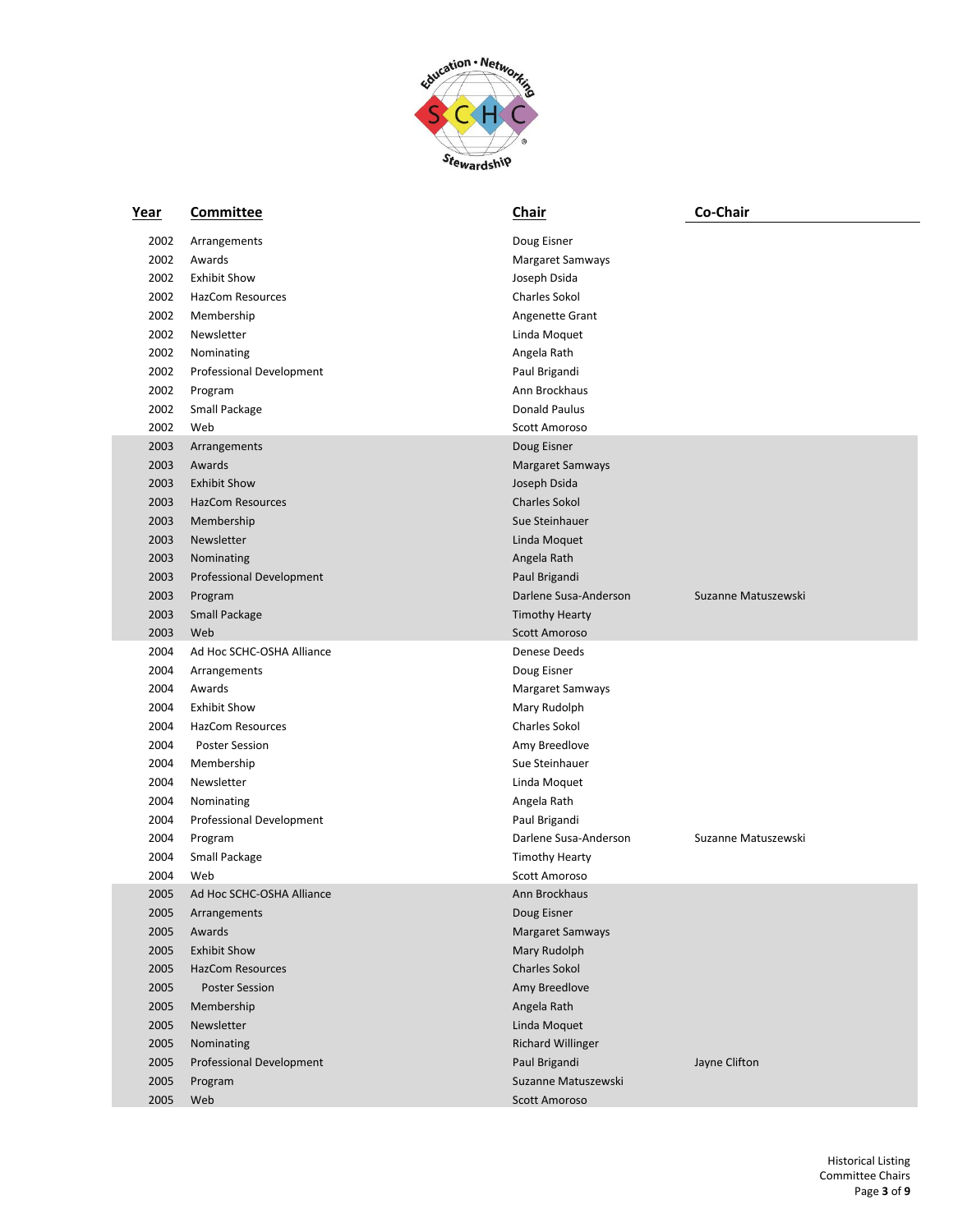

| Year | Committee                          | Chair                    | Co-Chair            |
|------|------------------------------------|--------------------------|---------------------|
| 2006 | Ad Hoc SCHC-OSHA Alliance          | Mark Cohen               |                     |
| 2006 | Arrangements                       | Doug Eisner              |                     |
| 2006 | Awards                             | Margaret Samways         | Barbara Buchner     |
| 2006 | <b>Exhibit Show</b>                | Mary Rudolph             |                     |
| 2006 | <b>HazCom Resources</b>            | <b>Charles Sokol</b>     | Sharen Breyer       |
| 2006 | <b>Poster Session</b>              | Amy Breedlove            |                     |
| 2006 | Membership                         | Angela Rath              |                     |
| 2006 | Newsletter                         | Linda Moquet             | <b>Robert Ernst</b> |
| 2006 | Nominating                         | <b>Richard Willinger</b> |                     |
| 2006 | Professional Development           | Jayne Clifton            |                     |
| 2006 | Program                            | Darlene Susa-Anderson    |                     |
| 2006 | Web                                | Scott Amoroso            |                     |
| 2007 | Ad Hoc SCHC-OSHA Alliance          | Mark Cohen               |                     |
| 2007 | Arrangements                       | Doug Eisner              |                     |
| 2007 | Awards                             | Margaret Samways         | Barbara Buchner     |
| 2007 | <b>Exhibit Show</b>                | Mary Rudolph             |                     |
| 2007 | <b>HazCom Resources</b>            | <b>Charles Sokol</b>     | Sharen Breyer       |
| 2007 | <b>Poster Session</b>              | Amy Breedlove            |                     |
| 2007 | Membership                         | Angela Rath              |                     |
| 2007 | Newsletter                         | <b>Robert Ernst</b>      |                     |
| 2007 | Nominating                         | <b>Richard Willinger</b> |                     |
| 2007 | <b>Professional Development</b>    | Jayne Clifton            |                     |
| 2007 | Program                            | Darlene Susa-Anderson    | Sabrina Caldwell    |
| 2007 | Web                                | Dan Levine               |                     |
| 2008 | Ad Hoc SCHC-OSHA Alliance          | Suzanne Matuszewski      |                     |
| 2008 | Arrangements                       | Doug Eisner              |                     |
| 2008 | Awards                             | Margaret Samways         | Barbara Buchner     |
| 2008 | <b>Exhibit Show</b>                | Mary Rudolph             |                     |
| 2008 | <b>HazCom Resources</b>            | <b>Charles Sokol</b>     | Sharen Breyer       |
| 2008 | <b>Poster Session</b>              | Amy Breedlove            |                     |
| 2008 | Membership                         | Elizabeth Lavender-Levi  |                     |
| 2008 | Newsletter                         | <b>Robert Ernst</b>      |                     |
| 2008 | Nominating                         | <b>Richard Willinger</b> |                     |
| 2008 | <b>Outreach and Communications</b> | Denese Deeds             |                     |
| 2008 | Professional Development           | Jayne Clifton            |                     |
| 2008 | Program                            | Sabrina Caldwell         | Ann Thompson        |
| 2008 | Web                                | Daniel Levine            |                     |
| 2009 | Ad Hoc SCHC-OSHA Alliance          | Suzanne Matuszewski      |                     |
| 2009 | Arrangements                       | Doug Eisner              |                     |
| 2009 | Awards                             | Margaret Samways         | Barbara Buchner     |
| 2009 | <b>Exhibit Show</b>                | Mary Rudolph             |                     |
| 2009 | <b>HazCom Resources</b>            | <b>Charles Sokol</b>     | Sharen Breyer       |
| 2009 | <b>Poster Session</b>              | Amy Breedlove            |                     |
| 2009 | Membership & Awards                | Elizabeth Lavender-Levi  |                     |
| 2009 | Nominating                         | <b>Richard Willinger</b> |                     |
| 2009 | <b>Outreach and Communications</b> | <b>Denese Deeds</b>      |                     |
| 2009 | Professional Development           | Jennifer Mahoney         |                     |
| 2009 | Program                            | Sabrina Caldwell         | Ann Thompson        |
| 2009 | Web                                | Dan Levine               |                     |
|      |                                    |                          |                     |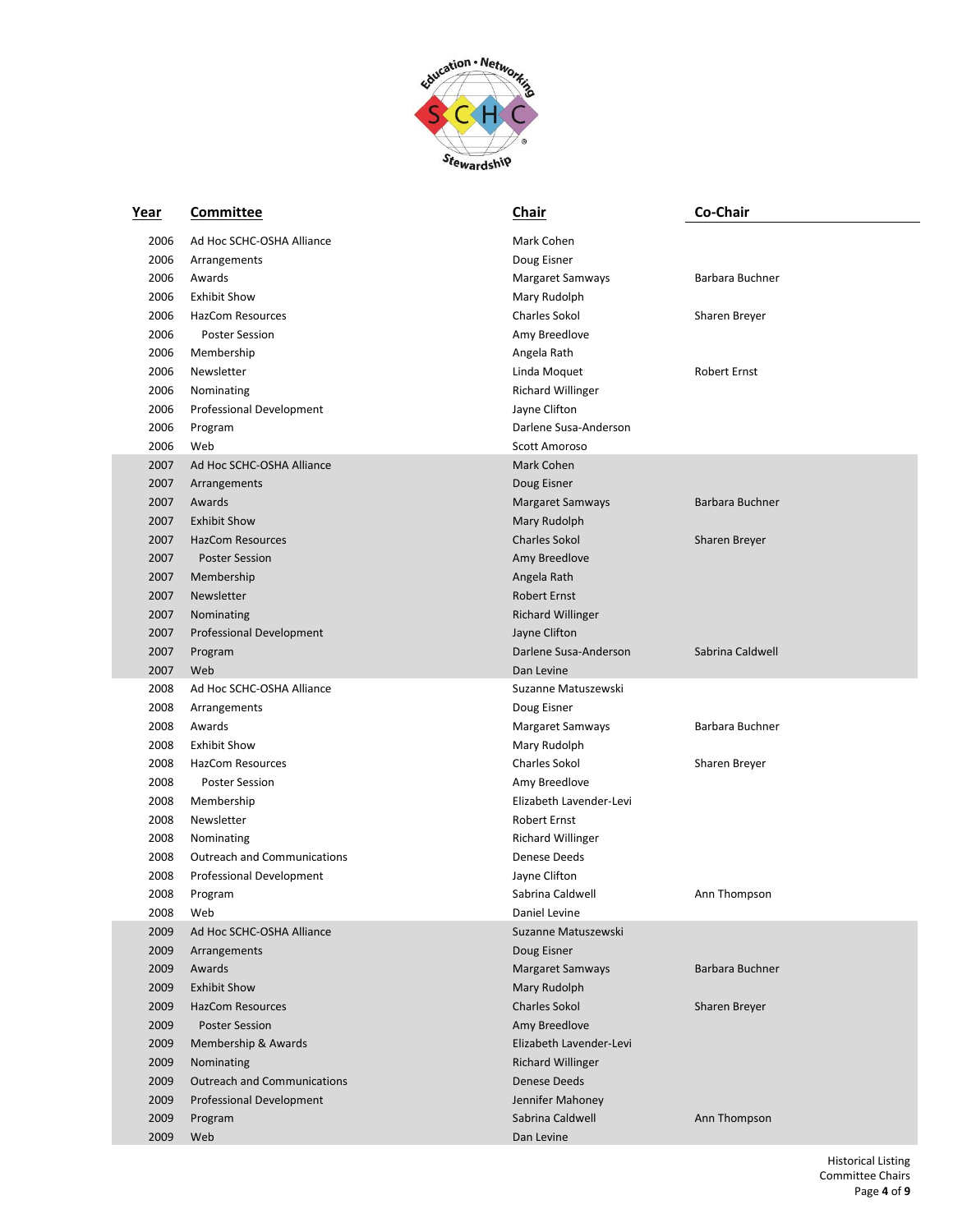

| <u>Year</u> | <b>Committee</b>                   | <b>Chair</b>             | Co-Chair         |
|-------------|------------------------------------|--------------------------|------------------|
| 2010        | Ad Hoc SCHC-OSHA Alliance          | <b>David Peters</b>      |                  |
| 2010        | Arrangements                       | Doug Eisner              |                  |
| 2010        | <b>Exhibit Show</b>                | Mary Rudolph             |                  |
| 2010        | <b>HazCom Resources</b>            | <b>Charles Sokol</b>     | Sharen Breyer    |
| 2010        | <b>Poster Session</b>              | Amy Breedlove            |                  |
| 2010        | Membership                         | Elizabeth Lavender-Levi  |                  |
| 2010        | Nominating                         | <b>Richard Willinger</b> |                  |
| 2010        | <b>Outreach and Communications</b> | <b>Denese Deeds</b>      |                  |
| 2010        | Professional Development           | Jennifer Mahoney         |                  |
| 2010        | Program                            | Sabrina Caldwell         | Ann Thompson     |
| 2010        | Web                                | Daniel Levine            |                  |
| 2011        | Ad Hoc SCHC-OSHA Alliance          | <b>David Peters</b>      |                  |
| 2011        | Arrangements                       | Doug Eisner              |                  |
| 2011        | <b>Exhibit Show</b>                | Mary Rudolph             |                  |
| 2011        | <b>HazCom Resources</b>            | <b>Charles Sokol</b>     | John Skwara      |
| 2011        | <b>Poster Session</b>              | Amy Breedlove            |                  |
| 2011        | Membership & Awards                | Elizabeth Lavender-Levi  |                  |
| 2011        | Nominating                         | <b>Richard Willinger</b> |                  |
| 2011        | <b>Outreach and Communications</b> | <b>Denese Deeds</b>      | Chandra Gioiello |
| 2011        | Professional Development           | Jennifer Mahoney         | Elaine Freeman   |
| 2011        | Program                            | Michelle Baker           | Julia Diebol     |
| 2011        | Web                                | Daniel Levine            |                  |
| 2012        | Ad Hoc SCHC-OSHA Alliance          | Darlene Susa-Anderson    |                  |
| 2012        | Arrangements                       | Doug Eisner              |                  |
| 2012        | <b>Exhibit Show</b>                | Mary Rudolph             |                  |
| 2012        | <b>HazCom Resources</b>            | Charles Sokol            | John Skwara      |
| 2012        | <b>Poster Session</b>              | Raleigh Schmidt          | Eric Leishman    |
| 2012        | Membership                         | Elizabeth Lavender-Levi  |                  |
| 2012        | Nominating                         | Mary Dominiak            |                  |
| 2012        | <b>Outreach and Communications</b> | Denese Deeds             | Chandra Gioiello |
| 2012        | <b>Professional Development</b>    | Jennifer Mahoney         | Elaine Freeman   |
| 2012        | Program                            | Michelle Baker           | Julia Diebol     |
| 2012        | Web                                | Daniel Levine            |                  |
| 2013        | Ad Hoc SCHC-OSHA Alliance          | Darlene Susa-Anderson    |                  |
| 2013        | Arrangements                       | Doug Eisner              |                  |
| 2013        | <b>Exhibit Show</b>                | Mary Rudolph             |                  |
| 2013        | <b>HazCom Resources</b>            | <b>Charles Sokol</b>     | John Skwara      |
| 2013        | <b>Poster Session</b>              | Raleigh Schmidt          | Eric Leishman    |
| 2013        | Membership & Awards                | <b>Terrae Loucks</b>     |                  |
| 2013        | Nominating                         | Mary Dominiak            |                  |
| 2013        | <b>Outreach and Communications</b> | Denese Deeds             | Chandra Gioiello |
| 2013        | Professional Development           | Jennifer Mahoney         | Elaine Freeman   |
| 2013        | Program                            | Michelle Baker           | Julia Diebol     |
| 2013        | Web                                | Daniel Levine            |                  |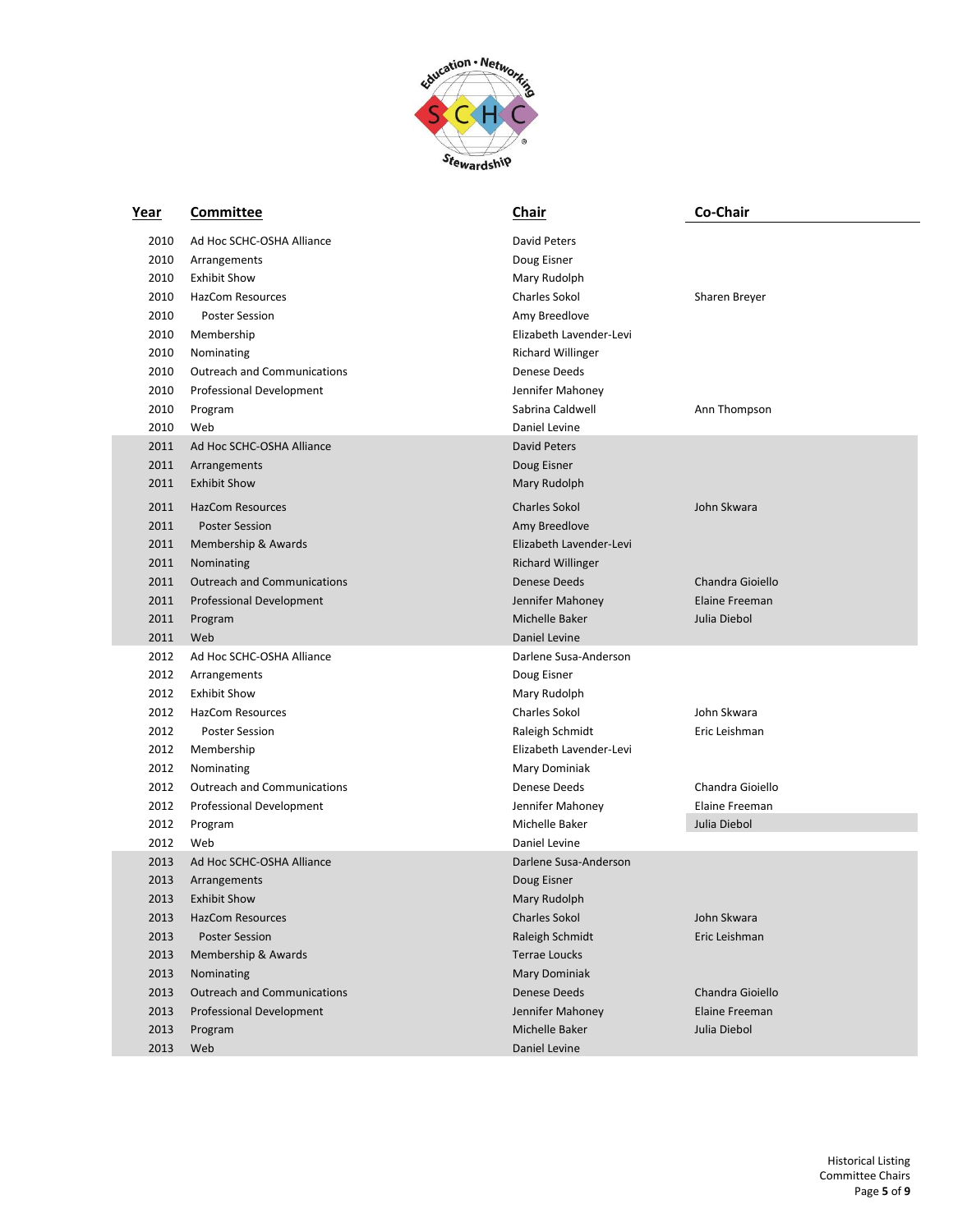

| <u>Year</u> | Committee                                       | Chair                | Co-Chair       |
|-------------|-------------------------------------------------|----------------------|----------------|
| 2014        | Ad Hoc SCHC-OSHA Alliance                       | Ann Thompson         |                |
| 2014        | Arrangements                                    | Doug Eisner          |                |
| 2014        | Exhibit                                         | Mary Rudolph         |                |
| 2014        | <b>HazCom Resources</b>                         | Sharen Breyer        | John Skwara    |
| 2014        | Heritage                                        | <b>Charles Sokol</b> |                |
| 2014        | Membership / Awards                             | Terrae Loucks        | Paula Reavis   |
| 2014        | Nominating                                      | Mary Dominiak        |                |
| 2014        | <b>Outreach and Communications</b>              | Denese Deeds         |                |
| 2014        | <b>Poster Session</b>                           | Raleigh Schmidt      |                |
| 2014        | Professional Development                        | <b>Atanu Das</b>     | Elaine Freeman |
| 2014        | Program                                         | Michelle Baker       | John Howell    |
| 2014        | <b>SCHC-OSHA Alliance</b>                       | Karrie Ishmael       |                |
| 2014        | Social Media                                    | Chandra Gioiello     |                |
| 2014        | Web                                             | Dan Levine           |                |
| 2015        | Ad Hoc SCHC-OSHA Alliance                       | Ann Thompson         |                |
| 2015        | BOD Special Committee - Company Membership      | Eric Boelhouwer      |                |
| 2015        | <b>BOD Special Committee - Curriculum</b>       | Robert Skoglund      |                |
| 2015        | BOD Special Committee - Engaging Members        | Julia Diebol         |                |
| 2015        | BOD Special Committee - Publicity/Marketing     | Christopher Ruphard  |                |
| 2015        | <b>BOD Special Committee - Website</b>          | Pamela Kreis         |                |
| 2015        | BOD Special Committee - Webstreaming/Webhosting | Bernadette Lindquist |                |
| 2015        | Arrangements                                    | Doug Eisner          |                |
| 2015        | Exhibit                                         | Douglas Strock       |                |
| 2015        | <b>HazCom Resources</b>                         | John (Jack) Skwara   | Sharen Breyer  |
| 2015        | Heritage                                        | <b>Charles Sokol</b> |                |
| 2015        | Membership / Awards                             | <b>Terrae Loucks</b> | Paula Reavis   |
| 2015        | Nominating                                      | Mark Cohen           |                |
| 2015        | <b>Outreach and Communications</b>              | Denese Deeds         | Gary Wilkinson |
| 2015        | <b>Poster Session</b>                           | Raleigh Schmidt      |                |
| 2015        | Professional Development                        | <b>Atanu Das</b>     | Elaine Freeman |
| 2015        | Program                                         | Michelle Baker       | John Howell    |
| 2015        | <b>SCHC-OSHA Alliance</b>                       | Abbey Goodyear       |                |
| 2015        | Social Media                                    | Chandra Gioiello     |                |
| 2015        | Web                                             | Dan Levine           |                |
|             |                                                 |                      |                |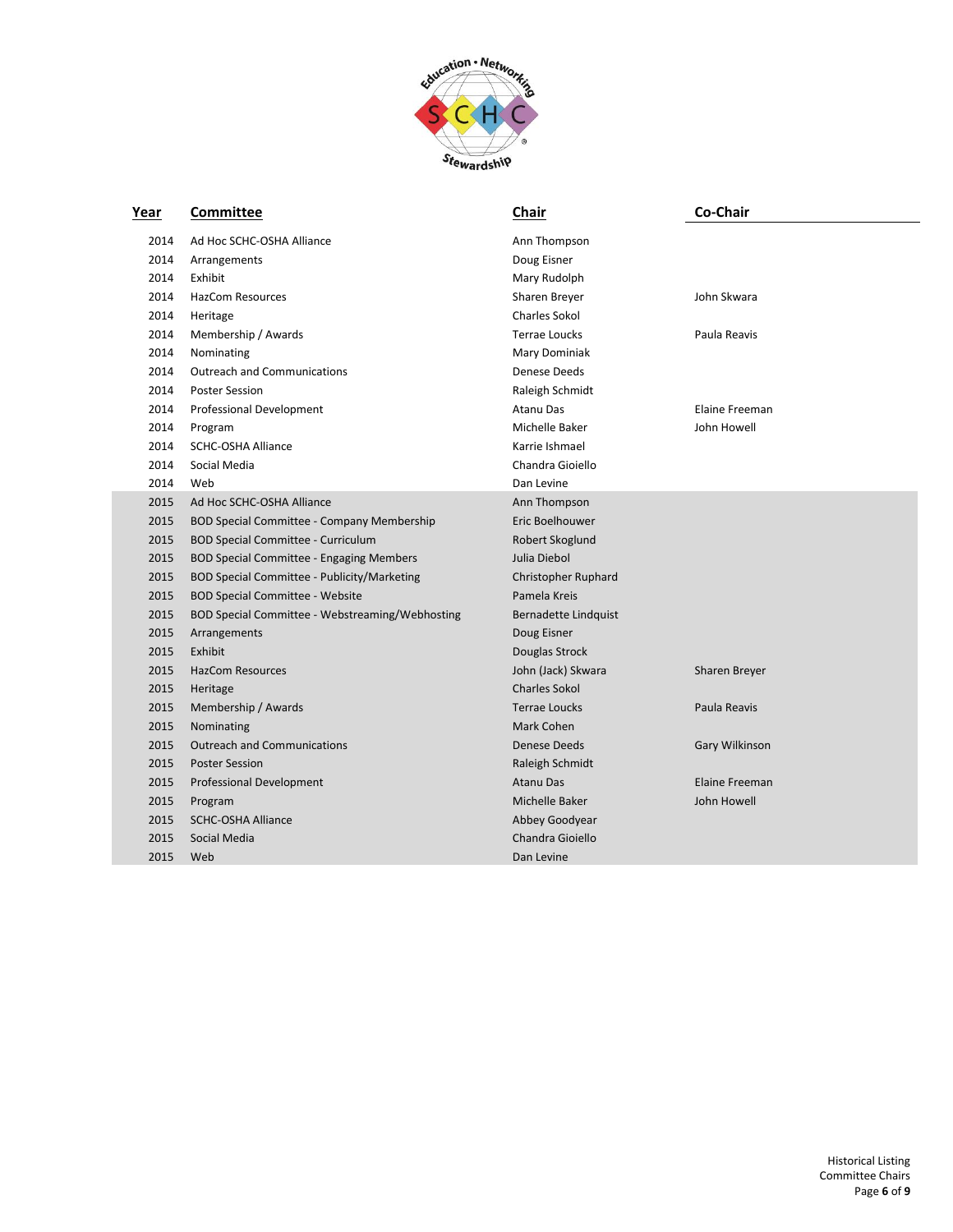

| Year | Committee                                       | Chair                        | Co-Chair                      |
|------|-------------------------------------------------|------------------------------|-------------------------------|
| 2016 | Ad Hoc SCHC-OSHA Alliance                       | Jennifer Mahoney             |                               |
| 2016 | BOD Special Committee - Company Membership      | Eric Boelhouwer              |                               |
| 2016 | BOD Special Committee - Curriculum              | Robert Skoglund              |                               |
| 2016 | BOD Special Committee - Engaging Members        | Julia Diebol                 |                               |
| 2016 | BOD Special Committee - Publicity/Marketing     | Christopher Ruphard          |                               |
| 2016 | <b>BOD Special Committee - Website</b>          | Pamela Kreis                 |                               |
| 2016 | BOD Special Committee - Webstreaming/Webhosting | Bernadette Lindquist         |                               |
| 2016 | Arrangements                                    | Doug Eisner                  |                               |
| 2016 | Exhibit                                         | Douglas Strock               |                               |
| 2016 | <b>HazCom Resources</b>                         | John (Jack) Skwara           | Sharen Breyer                 |
| 2016 | Heritage                                        | Charles Sokol                |                               |
| 2016 | Membership / Awards                             | Terrae Loucks                | Paula Reavis                  |
| 2016 | Nominating                                      | Mark Cohen                   |                               |
| 2016 | <b>Outreach and Communications</b>              | Denese Deeds                 | Danielle Svestka              |
| 2016 | <b>Poster Session</b>                           | Jing Sun                     |                               |
| 2016 | Professional Development                        | Cheryl Hawthorne             | Elaine Freeman                |
| 2016 | Program                                         | Adam Bettmann                | John Howell                   |
| 2016 | <b>SCHC-OSHA Alliance</b>                       | Luc Seguin                   |                               |
| 2016 | Social Media                                    | Chandra Gioiello             |                               |
| 2016 | Web                                             | Dan Levine                   |                               |
| 2017 | BOD Special Comm. - Competencies and Curriculum | Robert Skoglund              |                               |
| 2017 | <b>BOD Special Comm. - Forum</b>                | Ari Lewis                    |                               |
| 2017 | BOD Special Comm. - Publicity/Marketing         | Jennifer Mahoney             | Committee Sunset - April 2018 |
| 2017 | <b>BOD Special Comm. - University Relations</b> | Robert Skoglund              |                               |
| 2017 | <b>BOD Special Committee - Website</b>          | Pam Kreis                    | Decommissioned July 2017      |
| 2017 | BOD Special Comm.- Webstreaming/Webhosting      | <b>Bernadette Lindquist</b>  |                               |
| 2017 | Arrangements                                    | Doug Eisner                  |                               |
| 2017 | Exhibit                                         | Douglas Strock               |                               |
| 2017 | HazCom Resources (sunset Fall 2017)             | <b>Troy Azzivitto</b>        | Sharen Breyer                 |
| 2017 | Heritage                                        | <b>Charles Sokol</b>         |                               |
| 2017 | Membership / Awards                             | Adriene Bopp                 |                               |
| 2017 | Nominating                                      | <b>Mark Cohen</b>            |                               |
| 2017 | <b>Outreach and Communications</b>              | <b>Beth Tanner</b>           | Danielle Svestka              |
| 2017 | <b>Poster Session</b>                           | Jing Sun                     |                               |
| 2017 | <b>Professional Development</b>                 | Cheryl Hawthorne             | Elaine Freeman                |
| 2017 | Program                                         | Adam Bettmann / Mary Rudolph | Allan Jemi-Alade              |
| 2017 | <b>SCHC-OSHA Alliance</b>                       | Jennifer Mahoney             |                               |
| 2017 | SCHC-OSHA Alliance - Fact Sheets                | Luc Seguin                   |                               |
| 2017 | Social Media                                    | May Thomas                   |                               |
| 2017 | Web                                             | Dan Levine                   |                               |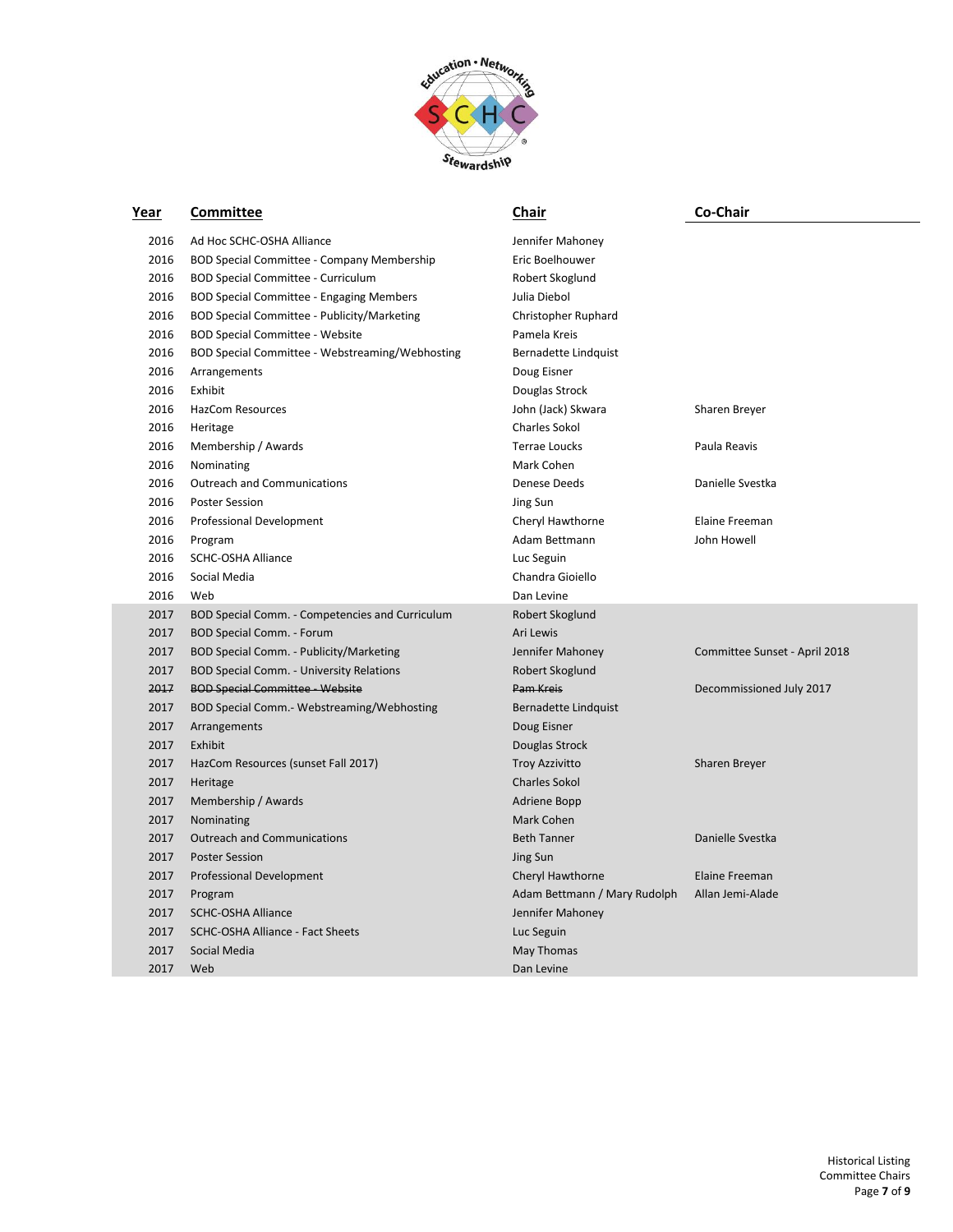

| Year | Committee                                       | <b>Chair</b>                | Co-Chair              |
|------|-------------------------------------------------|-----------------------------|-----------------------|
| 2018 | BOD Special Comm. - Competencies and Curriculum | Robert Skoglund             |                       |
| 2018 | BOD Special Comm. - Forum                       | Ari Lewis                   | Lori Burry            |
| 2018 | <b>BOD Special Comm. - University Relations</b> | Robert Skoglund             |                       |
| 2018 | BOD Special Comm. - Webstreaming/Webhosting     | Bernadette Lindquist        |                       |
| 2018 | Arrangements                                    | Doug Eisner                 |                       |
| 2018 | Exhibit                                         | Douglas Strock              |                       |
| 2018 | Heritage                                        | Sharen Breyer               |                       |
| 2018 | Membership                                      | Luc Seguin                  |                       |
| 2018 | Nominating                                      | Mark Cohen                  |                       |
| 2018 | <b>Outreach and Communications</b>              | <b>Renee Warner</b>         |                       |
| 2018 | <b>Poster Session</b>                           | Jing Sun (thru 4/18)        |                       |
| 2018 | Professional Development                        | Karin Baron                 | Diane Saucedo         |
| 2018 | Program                                         | Allan Jemi-Alade (Spring)   | Mary Rudolph (Fall)   |
| 2018 | <b>SCHC-OSHA Alliance</b>                       | Julia Diebol                |                       |
| 2018 | SCHC-OSHA Alliance - Fact Sheets                | <b>Tarique Mangrio</b>      |                       |
| 2018 | Social Media                                    | May Thomas                  |                       |
| 2018 | Web                                             | Dan Levine                  | <b>Troy Azzivitto</b> |
| 2019 | BOD Special Comm. - Competencies and Curriculum | Robert Skoglund             |                       |
| 2019 | BOD Special Comm. - Forum                       | Lori Burry                  |                       |
| 2019 | <b>BOD Special Comm. - University Relations</b> | Robert Skoglund             |                       |
| 2019 | BOD Special Comm. - Webstreaming/Webhosting     | <b>Bernadette Lindquist</b> |                       |
| 2019 | Arrangements                                    | Doug Eisner                 | Angela Rath           |
| 2019 | Exhibit                                         | Douglas Strock              |                       |
| 2019 | Heritage                                        | Sharen Breyer               |                       |
| 2019 | Membership                                      |                             |                       |
| 2019 | Nominating                                      | Mark Cohen                  |                       |
| 2019 | <b>Outreach and Communications</b>              | <b>Renee Warner</b>         |                       |
| 2019 | <b>Poster Session</b>                           | Joshua Nevels               |                       |
| 2019 | <b>Professional Development</b>                 | Karin Baron                 | Diane Saucedo         |
| 2019 | Program                                         | Allan Jemi-Alade (Spring)   | Mary Rudolph (Fall)   |
| 2019 | <b>SCHC-OSHA Alliance</b>                       | Julia Diebol                |                       |
| 2019 | SCHC-OSHA Alliance - Fact Sheets                | <b>Tarique Mangrio</b>      |                       |
| 2019 | Web                                             | Dan Levine                  | <b>Troy Azzivitto</b> |